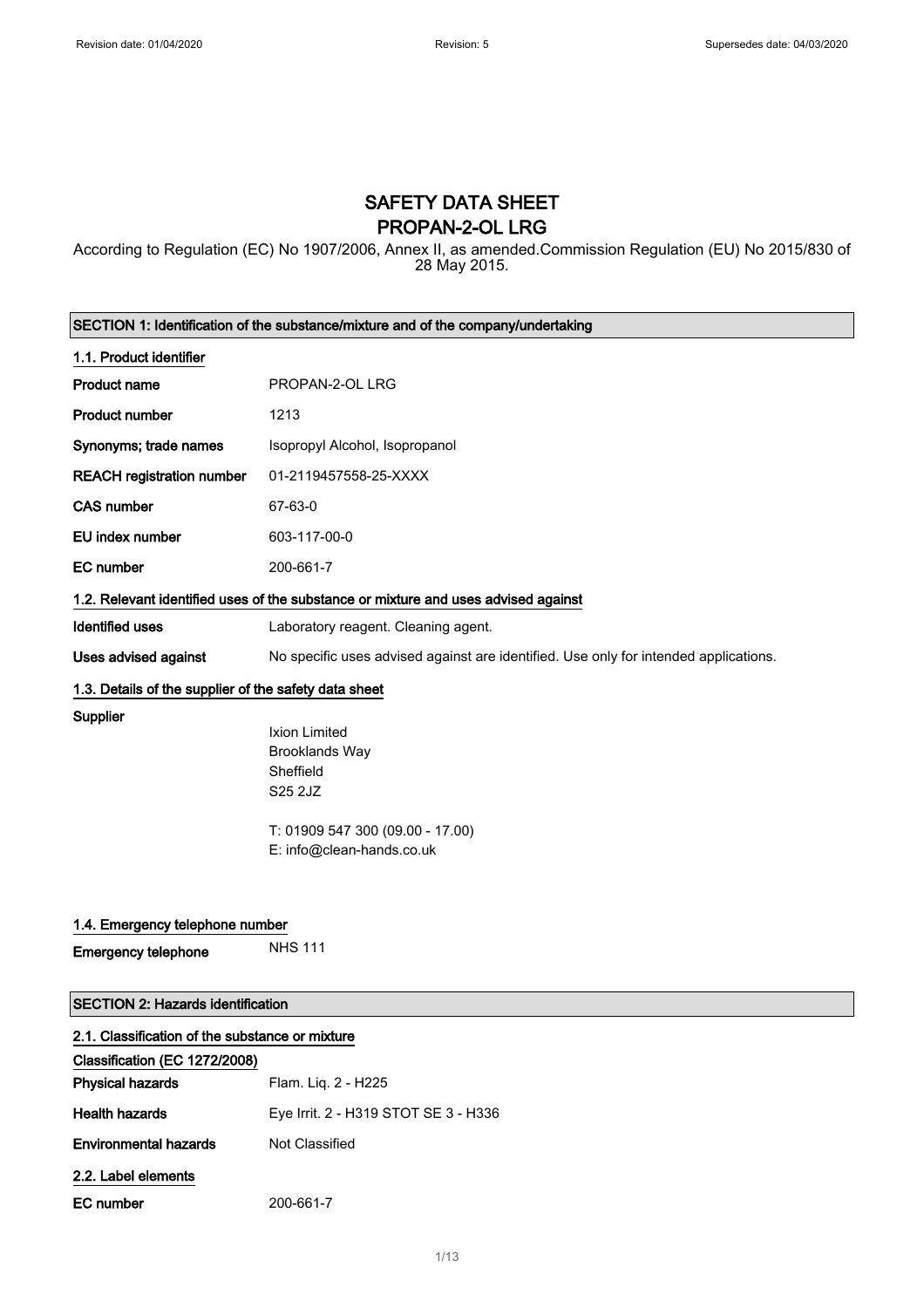Pictogram



| Signal word                     | Danger                                                                                                                                                                                                                                                                                                                                                                                                                                                     |
|---------------------------------|------------------------------------------------------------------------------------------------------------------------------------------------------------------------------------------------------------------------------------------------------------------------------------------------------------------------------------------------------------------------------------------------------------------------------------------------------------|
| <b>Hazard statements</b>        | H225 Highly flammable liquid and vapour.<br>H319 Causes serious eye irritation.<br>H336 May cause drowsiness or dizziness.                                                                                                                                                                                                                                                                                                                                 |
| <b>Precautionary statements</b> | P210 Keep away from heat, hot surfaces, sparks, open flames and other ignition sources. No<br>smoking.<br>P280 Wear protective gloves/ protective clothing/ eye protection/ face protection.<br>P305+P351+P338 IF IN EYES: Rinse cautiously with water for several minutes. Remove<br>contact lenses, if present and easy to do. Continue rinsing.<br>P313 Get medical advice/attention.<br>P501 Dispose of contents / container to hazardous waste depot. |
| Supplementary precautionary     | P233 Keep container tightly closed.                                                                                                                                                                                                                                                                                                                                                                                                                        |
| statements                      | P240 Ground/ bond container and receiving equipment.                                                                                                                                                                                                                                                                                                                                                                                                       |
|                                 | P241 Use explosion-proof electrical/ ventilating /lighting// equipment.                                                                                                                                                                                                                                                                                                                                                                                    |
|                                 | P242 Use only non-sparking tools.                                                                                                                                                                                                                                                                                                                                                                                                                          |
|                                 | P243 Take precautionary measures against static discharge.                                                                                                                                                                                                                                                                                                                                                                                                 |
|                                 | P261 Avoid breathing dust/ fume/ gas/ mist/ vapours/ spray.                                                                                                                                                                                                                                                                                                                                                                                                |
|                                 | P264 Wash  thoroughly after handling.                                                                                                                                                                                                                                                                                                                                                                                                                      |
|                                 | P271 Use only outdoors or in a well-ventilated area.                                                                                                                                                                                                                                                                                                                                                                                                       |
|                                 | P303+P361+P353 IF ON SKIN (or hair): Take off immediately all contaminated clothing.                                                                                                                                                                                                                                                                                                                                                                       |
|                                 | Rinse skin with water/ shower.                                                                                                                                                                                                                                                                                                                                                                                                                             |
|                                 | P304+P340 IF INHALED: Remove person to fresh air and keep comfortable for breathing.                                                                                                                                                                                                                                                                                                                                                                       |
|                                 | P312 Call a POISON CENTER/ doctor if you feel unwell.                                                                                                                                                                                                                                                                                                                                                                                                      |
|                                 | P337 If eye irritation persists:                                                                                                                                                                                                                                                                                                                                                                                                                           |
|                                 | P370+P378 In case of fire: Use  for extinction.                                                                                                                                                                                                                                                                                                                                                                                                            |
|                                 | P403+P233 Store in a well-ventilated place. Keep container tightly closed.                                                                                                                                                                                                                                                                                                                                                                                 |
|                                 | P403+P235 Store in a well-ventilated place. Keep cool.                                                                                                                                                                                                                                                                                                                                                                                                     |
|                                 | P405 Store locked up.                                                                                                                                                                                                                                                                                                                                                                                                                                      |

### 2.3. Other hazards

This substance is not classified as PBT or vPvB according to current EU criteria.

| <b>SECTION 3: Composition/information on ingredients</b> |                       |
|----------------------------------------------------------|-----------------------|
| 3.1. Substances                                          |                       |
| <b>Product name</b>                                      | PROPAN-2-OL LRG       |
| <b>REACH registration number</b>                         | 01-2119457558-25-XXXX |
| EU index number                                          | 603-117-00-0          |
| <b>CAS number</b>                                        | 67-63-0               |
| <b>EC</b> number                                         | 200-661-7             |
| <b>SECTION 4: First aid measures</b>                     |                       |

#### 4.1. Description of first aid measures

General information Get medical attention immediately. Show this Safety Data Sheet to the medical personnel.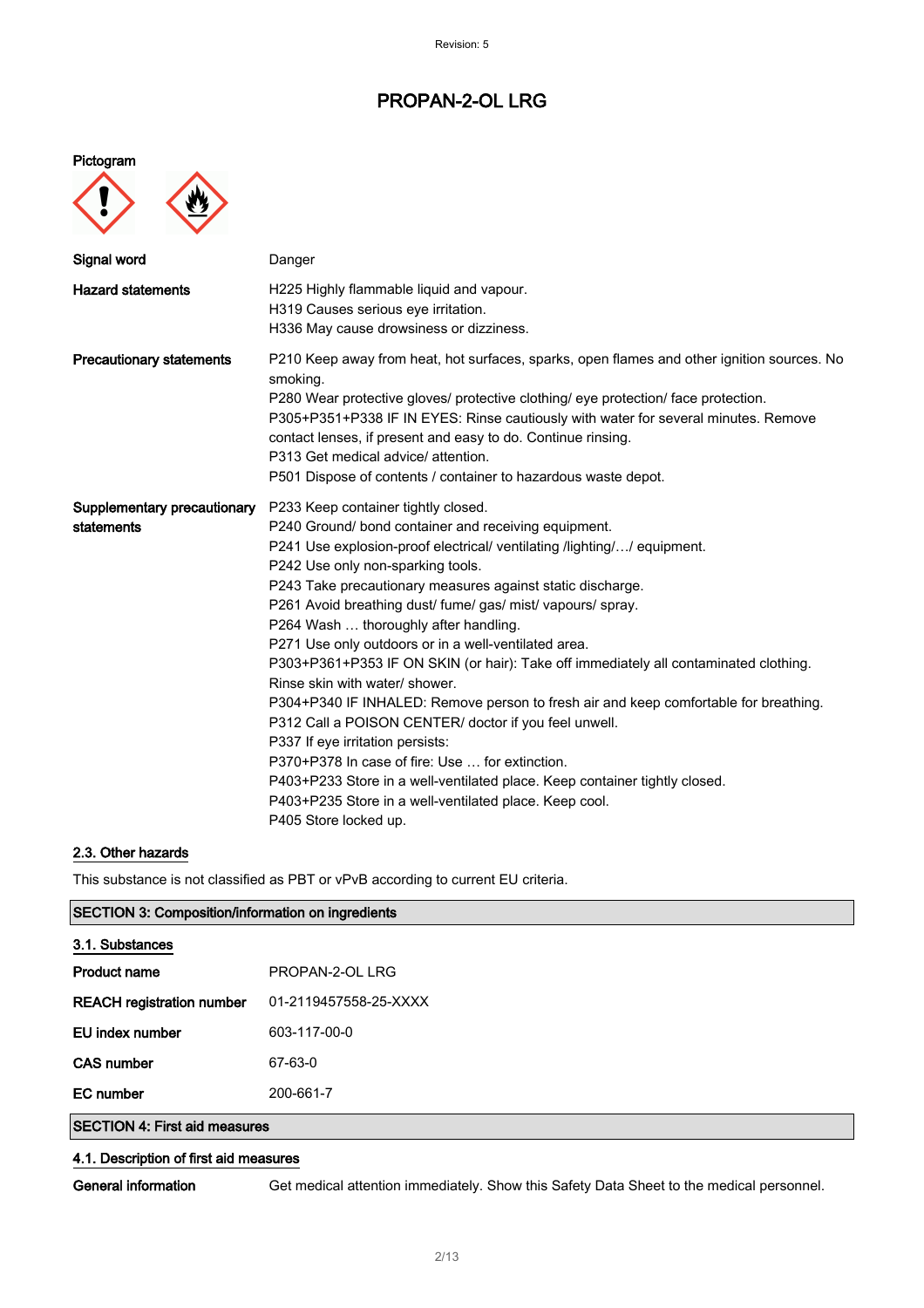| Inhalation                                                 | Remove affected person from source of contamination. Move affected person to fresh air and<br>keep warm and at rest in a position comfortable for breathing. Maintain an open airway.<br>Loosen tight clothing such as collar, tie or belt. When breathing is difficult, properly trained<br>personnel may assist affected person by administering oxygen. Place unconscious person on<br>their side in the recovery position and ensure breathing can take place.                                                                                                                     |
|------------------------------------------------------------|----------------------------------------------------------------------------------------------------------------------------------------------------------------------------------------------------------------------------------------------------------------------------------------------------------------------------------------------------------------------------------------------------------------------------------------------------------------------------------------------------------------------------------------------------------------------------------------|
| Ingestion                                                  | Rinse mouth thoroughly with water. Remove any dentures. Do not induce vomiting unless<br>under the direction of medical personnel. If vomiting occurs, the head should be kept low so<br>that vomit does not enter the lungs. Never give anything by mouth to an unconscious person.<br>Move affected person to fresh air and keep warm and at rest in a position comfortable for<br>breathing. Place unconscious person on their side in the recovery position and ensure<br>breathing can take place. Maintain an open airway. Loosen tight clothing such as collar, tie or<br>belt. |
| Skin contact                                               | Rinse with water.                                                                                                                                                                                                                                                                                                                                                                                                                                                                                                                                                                      |
| Eye contact                                                | Rinse immediately with plenty of water. Remove contact lenses, if present and easy to do.<br>Continue rinsing. Continue to rinse for at least 10 minutes.                                                                                                                                                                                                                                                                                                                                                                                                                              |
| <b>Protection of first aiders</b>                          | First aid personnel should wear appropriate protective equipment during any rescue. If it is<br>suspected that volatile contaminants are still present around the affected person, first aid<br>personnel should wear an appropriate respirator or self-contained breathing apparatus. Wash<br>contaminated clothing thoroughly with water before removing it from the affected person, or<br>wear gloves. It may be dangerous for first aid personnel to carry out mouth-to-mouth<br>resuscitation.                                                                                   |
|                                                            | 4.2. Most important symptoms and effects, both acute and delayed                                                                                                                                                                                                                                                                                                                                                                                                                                                                                                                       |
| <b>General information</b>                                 | See Section 11 for additional information on health hazards. The severity of the symptoms<br>described will vary dependent on the concentration and the length of exposure.                                                                                                                                                                                                                                                                                                                                                                                                            |
| Inhalation                                                 | A single exposure may cause the following adverse effects: Headache. Prolonged or repeated<br>exposure may cause the following adverse effects: Nausea, vomiting. Central nervous system<br>depression. Drowsiness, dizziness, disorientation, vertigo. Narcotic effect.                                                                                                                                                                                                                                                                                                               |
| Ingestion                                                  | Gastrointestinal symptoms, including upset stomach. May cause stomach pain or vomiting.<br>May cause nausea, headache, dizziness and intoxication.                                                                                                                                                                                                                                                                                                                                                                                                                                     |
| Skin contact                                               | Prolonged contact may cause dryness of the skin.                                                                                                                                                                                                                                                                                                                                                                                                                                                                                                                                       |
| Eye contact                                                | Irritating to eyes. Redness.                                                                                                                                                                                                                                                                                                                                                                                                                                                                                                                                                           |
|                                                            | 4.3. Indication of any immediate medical attention and special treatment needed                                                                                                                                                                                                                                                                                                                                                                                                                                                                                                        |
| Notes for the doctor                                       | Treat symptomatically.                                                                                                                                                                                                                                                                                                                                                                                                                                                                                                                                                                 |
| <b>SECTION 5: Firefighting measures</b>                    |                                                                                                                                                                                                                                                                                                                                                                                                                                                                                                                                                                                        |
| 5.1. Extinguishing media                                   |                                                                                                                                                                                                                                                                                                                                                                                                                                                                                                                                                                                        |
| Suitable extinguishing media                               | The product is flammable. Extinguish with alcohol-resistant foam, carbon dioxide, dry powder<br>or water fog. Use fire-extinguishing media suitable for the surrounding fire.                                                                                                                                                                                                                                                                                                                                                                                                          |
| Unsuitable extinguishing<br>media                          | Do not use water jet as an extinguisher, as this will spread the fire.                                                                                                                                                                                                                                                                                                                                                                                                                                                                                                                 |
| 5.2. Special hazards arising from the substance or mixture |                                                                                                                                                                                                                                                                                                                                                                                                                                                                                                                                                                                        |
| Specific hazards                                           | Containers can burst violently or explode when heated, due to excessive pressure build-up.<br>Flammable liquid and vapour. Vapours may be ignited by a spark, a hot surface or an ember.<br>Vapours may form explosive mixtures with air. Fire-water run-off in sewers may create fire or<br>explosion hazard.                                                                                                                                                                                                                                                                         |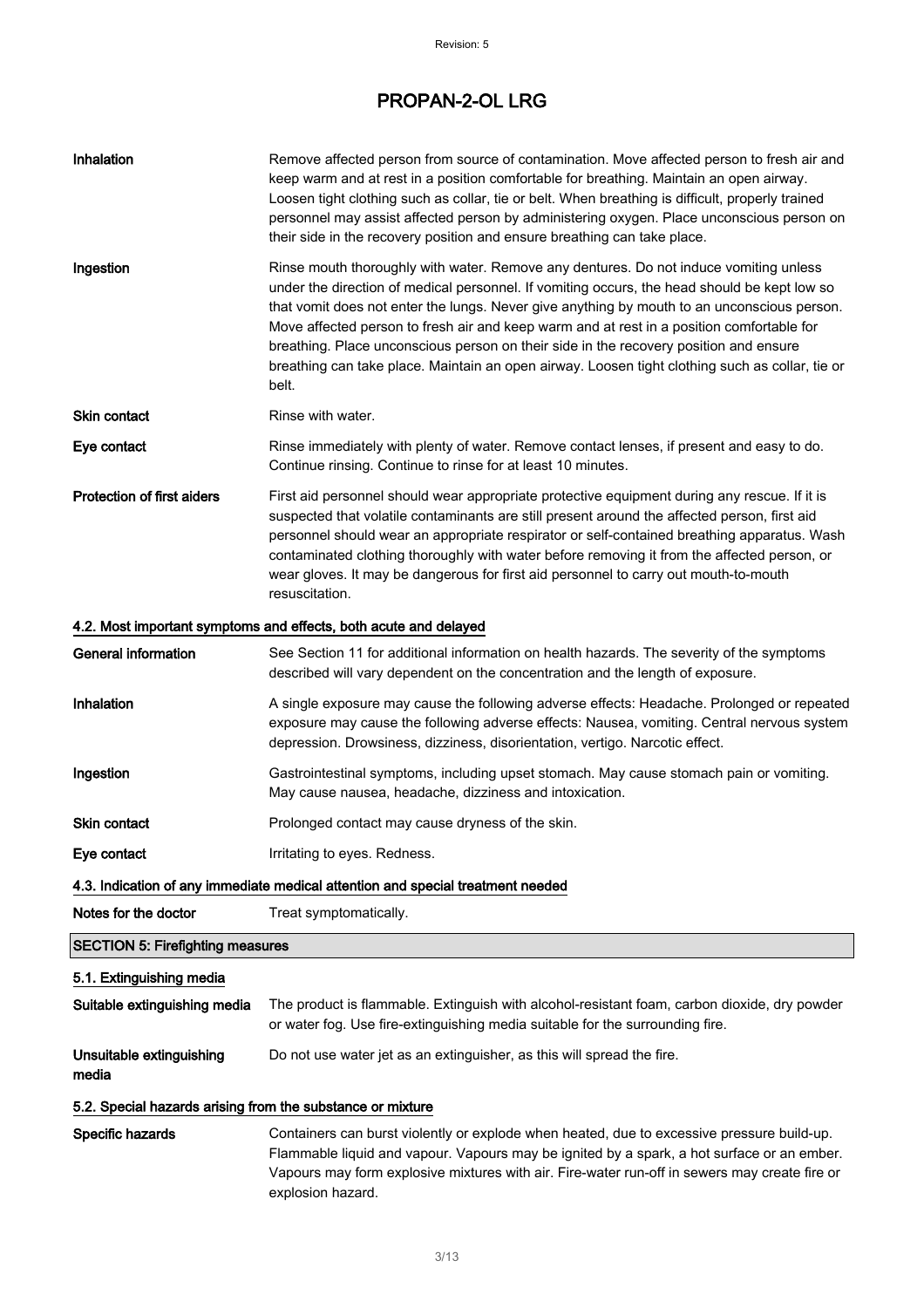| <b>Hazardous combustion</b><br>products          | Thermal decomposition or combustion products may include the following substances: Toxic<br>gases or vapours. Oxides of carbon.                                                                                                                                                                                                                                                                                                                                                                                                                                                                                                                               |
|--------------------------------------------------|---------------------------------------------------------------------------------------------------------------------------------------------------------------------------------------------------------------------------------------------------------------------------------------------------------------------------------------------------------------------------------------------------------------------------------------------------------------------------------------------------------------------------------------------------------------------------------------------------------------------------------------------------------------|
| 5.3. Advice for firefighters                     |                                                                                                                                                                                                                                                                                                                                                                                                                                                                                                                                                                                                                                                               |
| Protective actions during<br>firefighting        | Avoid breathing fire gases or vapours. Evacuate area. Keep upwind to avoid inhalation of<br>gases, vapours, fumes and smoke. Ventilate closed spaces before entering them. Cool<br>containers exposed to heat with water spray and remove them from the fire area if it can be<br>done without risk. Cool containers exposed to flames with water until well after the fire is out.<br>If a leak or spill has not ignited, use water spray to disperse vapours and protect men stopping<br>the leak. Control run-off water by containing and keeping it out of sewers and watercourses. If<br>risk of water pollution occurs, notify appropriate authorities. |
| Special protective equipment<br>for firefighters | Wear positive-pressure self-contained breathing apparatus (SCBA) and appropriate protective<br>clothing. Firefighter's clothing conforming to European standard EN469 (including helmets,<br>protective boots and gloves) will provide a basic level of protection for chemical incidents.                                                                                                                                                                                                                                                                                                                                                                    |

SECTION 6: Accidental release measures

### 6.1. Personal precautions, protective equipment and emergency procedures

| <b>Personal precautions</b> | No action shall be taken without appropriate training or involving any personal risk. Keep<br>unnecessary and unprotected personnel away from the spillage. Wear protective clothing as<br>described in Section 8 of this safety data sheet. Follow precautions for safe handling<br>described in this safety data sheet. Wash thoroughly after dealing with a spillage. Ensure<br>procedures and training for emergency decontamination and disposal are in place. Do not<br>touch or walk into spilled material. Evacuate area. Provide adequate ventilation. No smoking,<br>sparks, flames or other sources of ignition near spillage. Promptly remove any clothing that<br>becomes contaminated. Avoid inhalation of vapours and spray/mists. Use suitable respiratory |
|-----------------------------|----------------------------------------------------------------------------------------------------------------------------------------------------------------------------------------------------------------------------------------------------------------------------------------------------------------------------------------------------------------------------------------------------------------------------------------------------------------------------------------------------------------------------------------------------------------------------------------------------------------------------------------------------------------------------------------------------------------------------------------------------------------------------|
|                             | protection if ventilation is inadequate.                                                                                                                                                                                                                                                                                                                                                                                                                                                                                                                                                                                                                                                                                                                                   |

#### 6.2. Environmental precautions

Environmental precautions Large Spillages: Inform the relevant authorities if environmental pollution occurs (sewers, waterways, soil or air).

#### 6.3. Methods and material for containment and cleaning up

| Methods for cleaning up | Wear protective clothing as described in Section 8 of this safety data sheet. Clear up spills<br>immediately and dispose of waste safely. Eliminate all ignition sources if safe to do so. No<br>smoking, sparks, flames or other sources of ignition near spillage. Use only non-sparking |
|-------------------------|--------------------------------------------------------------------------------------------------------------------------------------------------------------------------------------------------------------------------------------------------------------------------------------------|
|                         | tools. Use explosion-proof electrical equipment. Do not allow material to enter confined                                                                                                                                                                                                   |
|                         | spaces, due to the risk of explosion. Approach the spillage from upwind. Small Spillages: If                                                                                                                                                                                               |
|                         | the product is soluble in water, dilute the spillage with water and mop it up. Alternatively, or if it                                                                                                                                                                                     |
|                         | is not water-soluble, absorb the spillage with an inert, dry material and place it in a suitable<br>waste disposal container. Large Spillages: If leakage cannot be stopped, evacuate area.                                                                                                |
|                         | Flush spilled material into an effluent treatment plant, or proceed as follows. Contain and                                                                                                                                                                                                |
|                         | absorb spillage with sand, earth or other non-combustible material. Place waste in labelled,<br>sealed containers. Clean contaminated objects and areas thoroughly, observing                                                                                                              |
|                         | environmental regulations. The contaminated absorbent may pose the same hazard as the                                                                                                                                                                                                      |
|                         | spilled material. Flush contaminated area with plenty of water. Wash thoroughly after dealing                                                                                                                                                                                              |
|                         | with a spillage. Dispose of waste to licensed waste disposal site in accordance with the                                                                                                                                                                                                   |
|                         | requirements of the local Waste Disposal Authority.                                                                                                                                                                                                                                        |
|                         |                                                                                                                                                                                                                                                                                            |

#### 6.4. Reference to other sections

Reference to other sections For personal protection, see Section 8. See Section 11 for additional information on health hazards. See Section 12 for additional information on ecological hazards. For waste disposal, see Section 13.

#### SECTION 7: Handling and storage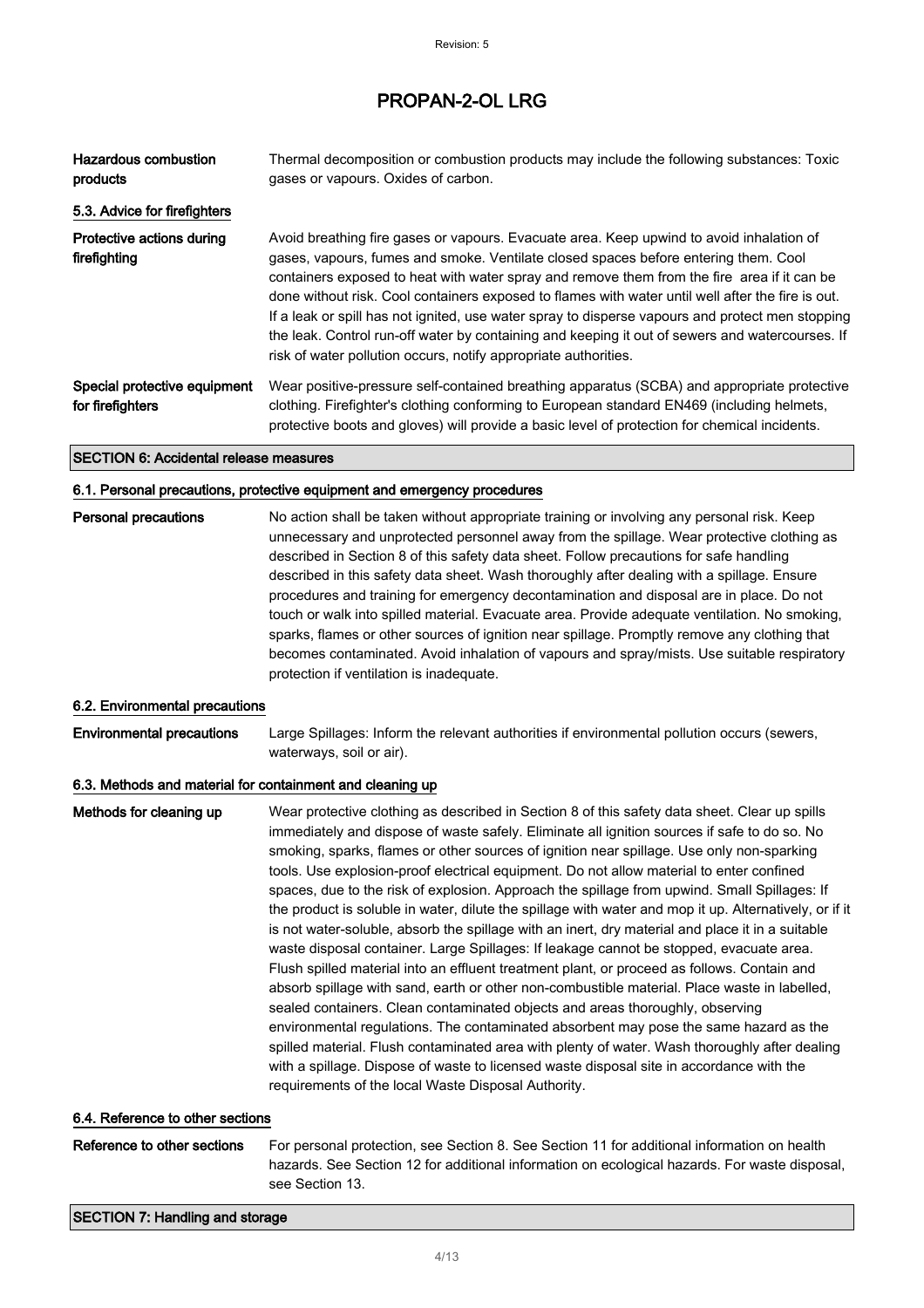### 7.1. Precautions for safe handling

| Usage precautions                                       | Read and follow manufacturer's recommendations. Wear protective clothing as described in<br>Section 8 of this safety data sheet. Keep away from food, drink and animal feeding stuffs.<br>Handle all packages and containers carefully to minimise spills. Keep container tightly sealed<br>when not in use. Avoid the formation of mists. The product is flammable. Keep away from<br>heat, hot surfaces, sparks, open flames and other ignition sources. No smoking. In use may<br>form flammable/explosive vapour-air mixture. Vapours may accumulate on the floor and in<br>low-lying areas. Use explosion-proof electrical, ventilating and lighting equipment. Use only<br>non-sparking tools. Take precautionary measures against static discharges. Do not handle<br>until all safety precautions have been read and understood. Do not handle broken packages<br>without protective equipment. Do not reuse empty containers. |  |  |
|---------------------------------------------------------|----------------------------------------------------------------------------------------------------------------------------------------------------------------------------------------------------------------------------------------------------------------------------------------------------------------------------------------------------------------------------------------------------------------------------------------------------------------------------------------------------------------------------------------------------------------------------------------------------------------------------------------------------------------------------------------------------------------------------------------------------------------------------------------------------------------------------------------------------------------------------------------------------------------------------------------|--|--|
| Advice on general<br>occupational hygiene               | Wash promptly if skin becomes contaminated. Take off contaminated clothing. Wash<br>contaminated clothing before reuse. Do not eat, drink or smoke when using this product.<br>Wash at the end of each work shift and before eating, smoking and using the toilet. Change<br>work clothing daily before leaving workplace.                                                                                                                                                                                                                                                                                                                                                                                                                                                                                                                                                                                                             |  |  |
|                                                         | 7.2. Conditions for safe storage, including any incompatibilities                                                                                                                                                                                                                                                                                                                                                                                                                                                                                                                                                                                                                                                                                                                                                                                                                                                                      |  |  |
| <b>Storage precautions</b>                              | Store away from incompatible materials (see Section 10). Store in accordance with local<br>regulations. Eliminate all sources of ignition. Take precautionary measures against static<br>discharges. Earth container and transfer equipment to eliminate sparks from static electricity.<br>Keep away from oxidising materials, heat and flames. Keep only in the original container.<br>Keep container tightly closed, in a cool, well ventilated place. Keep containers upright. Protect<br>containers from damage. Bund storage facilities to prevent soil and water pollution in the<br>event of spillage. The storage area floor should be leak-tight, jointless and not absorbent.                                                                                                                                                                                                                                               |  |  |
| Storage class                                           | Flammable liquid storage.                                                                                                                                                                                                                                                                                                                                                                                                                                                                                                                                                                                                                                                                                                                                                                                                                                                                                                              |  |  |
| 7.3. Specific end use(s)                                |                                                                                                                                                                                                                                                                                                                                                                                                                                                                                                                                                                                                                                                                                                                                                                                                                                                                                                                                        |  |  |
| Specific end use(s)                                     | The identified uses for this product are detailed in Section 1.2.                                                                                                                                                                                                                                                                                                                                                                                                                                                                                                                                                                                                                                                                                                                                                                                                                                                                      |  |  |
| <b>SECTION 8: Exposure Controls/personal protection</b> |                                                                                                                                                                                                                                                                                                                                                                                                                                                                                                                                                                                                                                                                                                                                                                                                                                                                                                                                        |  |  |
| 8.1. Control parameters                                 |                                                                                                                                                                                                                                                                                                                                                                                                                                                                                                                                                                                                                                                                                                                                                                                                                                                                                                                                        |  |  |

# Occupational exposure limits

Long-term exposure limit (8-hour TWA): WEL 400 ppm 999 mg/m<sup>3</sup> Short-term exposure limit (15-minute): WEL 500 ppm 1250 mg/m<sup>3</sup>

WEL = Workplace Exposure Limit

| <b>Biological limit values</b> | No information available, No information available, No information available                                                                                                                                                                                                                                                                                         |
|--------------------------------|----------------------------------------------------------------------------------------------------------------------------------------------------------------------------------------------------------------------------------------------------------------------------------------------------------------------------------------------------------------------|
| <b>DNEL</b>                    | Workers - Inhalation: Long term systemic effects: 500 mg/m <sup>3</sup><br>Workers - Dermal; Long term systemic effects: 888 mg/kg<br>General population - Inhalation; Long term systemic effects: 89 mg/m <sup>3</sup><br>General population - Dermal; Long term systemic effects: 319 mg/kg<br>General population - Oral; Long term systemic effects: 26 mg/kg/day |
| <b>PNEC</b>                    | - Fresh water; 140.9 mg/l<br>- Marine water; 140.9 mg/l<br>$-STP$ ; 2251 mg/l<br>- Sediment: 552 (freshwater) mg/kg<br>- Sediment; 552 (marine water) mg/kg<br>- Soil; 28 mg/kg                                                                                                                                                                                      |

#### 8.2. Exposure controls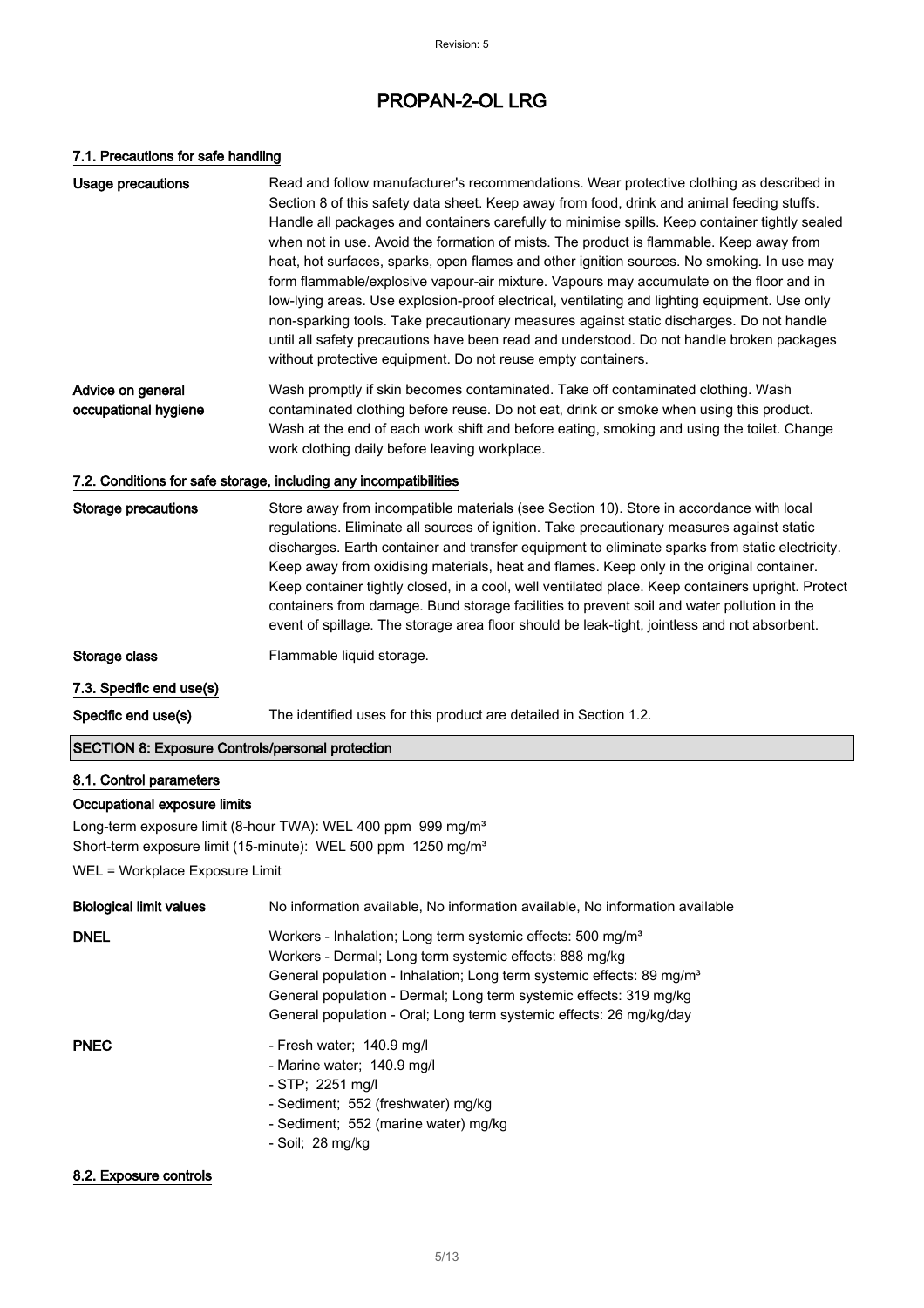Protective equipment





Appropriate engineering controls Provide adequate ventilation. Personal, workplace environment or biological monitoring may be required to determine the effectiveness of the ventilation or other control measures and/or the necessity to use respiratory protective equipment. Use process enclosures, local exhaust ventilation or other engineering controls as the primary means to minimise worker exposure. Personal protective equipment should only be used if worker exposure cannot be controlled adequately by the engineering control measures. Ensure control measures are regularly inspected and maintained. Ensure operatives are trained to minimise exposure. The engineering controls also need to keep gas, vapour or dust concentrations below any lower explosive limits. Use explosion-proof ventilating equipment. Eye/face protection Eyewear complying with an approved standard should be worn if a risk assessment indicates eye contact is possible. Personal protective equipment for eye and face protection should comply with European Standard EN166. Wear tight-fitting, chemical splash goggles or face shield. If inhalation hazards exist, a full-face respirator may be required instead. Hand protection **Chemical-resistant, impervious gloves complying with an approved standard should be worn if** a risk assessment indicates skin contact is possible. To protect hands from chemicals, gloves should comply with European Standard EN374. Considering the data specified by the glove manufacturer, check during use that the gloves are retaining their protective properties and change them as soon as any deterioration is detected. Frequent changes are recommended. Butyl rubber. Thickness: > 0.5 mm The selected gloves should have a breakthrough time of at least 8 hours. Nitrile rubber. Thickness: > 0.35 mm The selected gloves should have a breakthrough time of at least 8 hours. The breakthrough time for any glove material may be different for different glove manufacturers. The most suitable glove should be chosen in consultation with the glove supplier/manufacturer, who can provide information about the breakthrough time of the glove material. Other skin and body protection Appropriate footwear and additional protective clothing complying with an approved standard should be worn if a risk assessment indicates skin contamination is possible. Hygiene measures Provide eyewash station and safety shower. Contaminated work clothing should not be allowed out of the workplace. Wash contaminated clothing before reuse. Clean equipment and the work area every day. Good personal hygiene procedures should be implemented. Wash at the end of each work shift and before eating, smoking and using the toilet. When using do not eat, drink or smoke. Preventive industrial medical examinations should be carried out. Warn cleaning personnel of any hazardous properties of the product. Respiratory protection **Respiratory protection complying with an approved standard should be worn if a risk** assessment indicates inhalation of contaminants is possible. Ensure all respiratory protective equipment is suitable for its intended use and is 'CE'-marked. Check that the respirator fits tightly and the filter is changed regularly. Gas and combination filter cartridges should comply with European Standard EN14387. Full face mask respirators with replaceable filter cartridges should comply with European Standard EN136. Half mask and quarter mask respirators with replaceable filter cartridges should comply with European Standard EN140. Organic vapour filter. Gas filter, type A2. Combination filter, type A2/P2. Environmental exposure controls Keep container tightly sealed when not in use.

SECTION 9: Physical and Chemical Properties

#### 9.1. Information on basic physical and chemical properties

#### Appearance Liquid.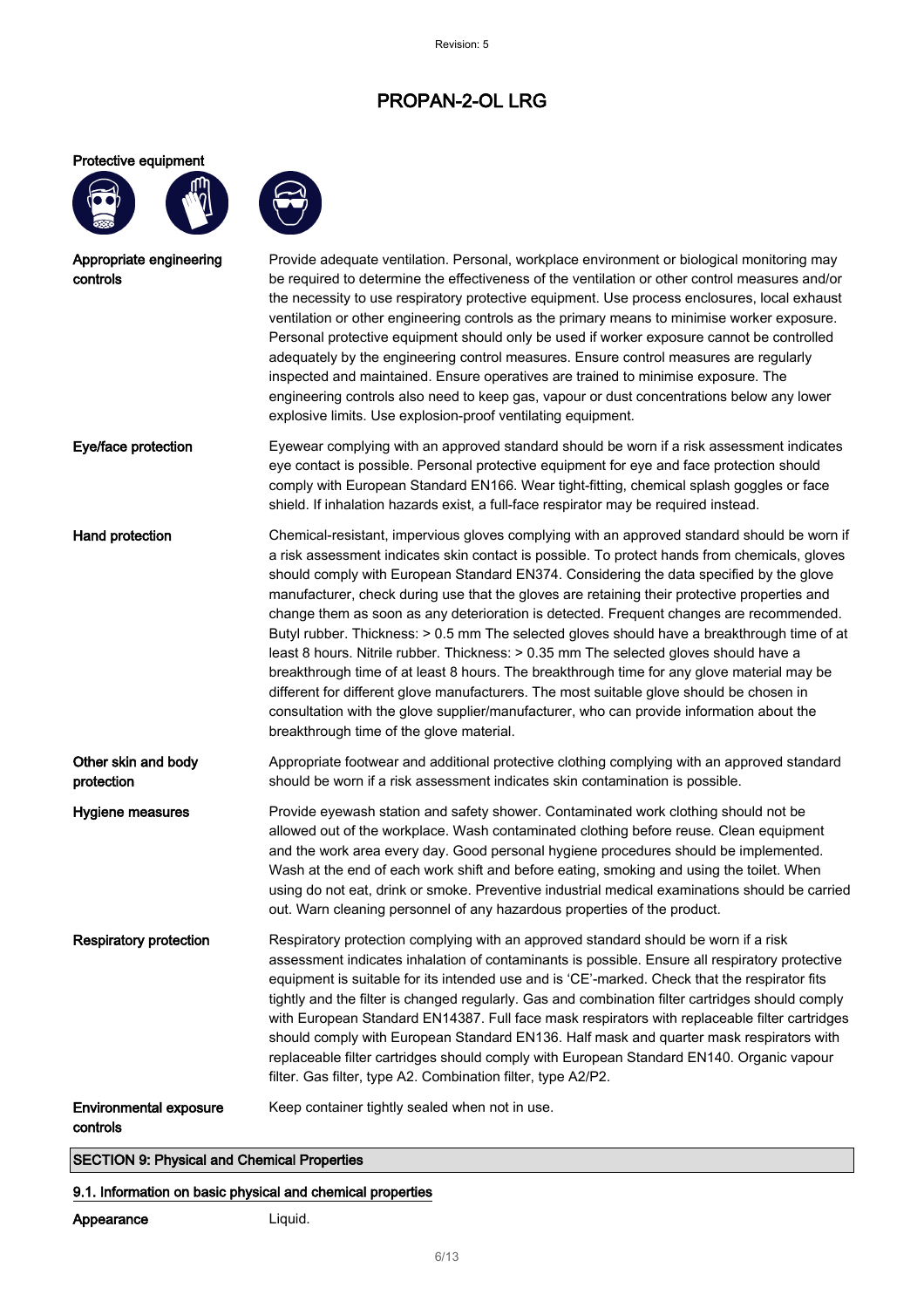| Colour                                          | Colourless.                                                                                                                                                                                                                                                                                                                                   |
|-------------------------------------------------|-----------------------------------------------------------------------------------------------------------------------------------------------------------------------------------------------------------------------------------------------------------------------------------------------------------------------------------------------|
| Odour                                           | Characteristic. Alcoholic                                                                                                                                                                                                                                                                                                                     |
| pH                                              | pH (concentrated solution): Neutral (approx. 7)                                                                                                                                                                                                                                                                                               |
| <b>Melting point</b>                            | $-89^{\circ}$ C                                                                                                                                                                                                                                                                                                                               |
| Initial boiling point and range                 | 82°C @ 1013 hPa                                                                                                                                                                                                                                                                                                                               |
| Flash point                                     | $11.7^{\circ}$ C                                                                                                                                                                                                                                                                                                                              |
| Upper/lower flammability or<br>explosive limits | Lower flammable/explosive limit: 2% Upper flammable/explosive limit: 13%                                                                                                                                                                                                                                                                      |
| Vapour pressure                                 | 44 hPa @ 20°C                                                                                                                                                                                                                                                                                                                                 |
| <b>Relative density</b>                         | $0.786 \ @ 20^{\circ}$ C                                                                                                                                                                                                                                                                                                                      |
| Solubility(ies)                                 | Miscible with water.                                                                                                                                                                                                                                                                                                                          |
| Auto-ignition temperature                       | 455.6°C                                                                                                                                                                                                                                                                                                                                       |
| <b>Decomposition Temperature</b>                | Not available.                                                                                                                                                                                                                                                                                                                                |
| <b>Viscosity</b>                                | 2.038 mPa s @ 25°C                                                                                                                                                                                                                                                                                                                            |
| <b>Explosive properties</b>                     | Formation of explosive vapour / air mixtures. More sensitive to shock than m-dinitrobenzene:<br>No. More sensitive to friction than m-dinitrobenzene: No.                                                                                                                                                                                     |
| <b>Oxidising properties</b>                     | Not applicable.                                                                                                                                                                                                                                                                                                                               |
| 9.2. Other information                          |                                                                                                                                                                                                                                                                                                                                               |
| Other information                               | All available information about the substance has been included in section 9.1. If more<br>becomes available from the manufacturer then this datasheet will be updated.                                                                                                                                                                       |
| Molecular weight                                | 60.1                                                                                                                                                                                                                                                                                                                                          |
| <b>SECTION 10: Stability and reactivity</b>     |                                                                                                                                                                                                                                                                                                                                               |
| 10.1. Reactivity                                |                                                                                                                                                                                                                                                                                                                                               |
| Reactivity                                      | The following materials may react with the product: Oxidising agents. Acids.                                                                                                                                                                                                                                                                  |
| 10.2. Chemical stability                        |                                                                                                                                                                                                                                                                                                                                               |
| <b>Stability</b>                                | Stable at normal ambient temperatures and when used as recommended. Stable under the<br>prescribed storage conditions.                                                                                                                                                                                                                        |
| 10.3. Possibility of hazardous reactions        |                                                                                                                                                                                                                                                                                                                                               |
| Possibility of hazardous<br>reactions           | The following materials may react strongly with the product: Oxidising agents. May generate<br>heat. In use may form flammable/explosive vapour-air mixture.                                                                                                                                                                                  |
| 10.4. Conditions to avoid                       |                                                                                                                                                                                                                                                                                                                                               |
| <b>Conditions to avoid</b>                      | Avoid heat, flames and other sources of ignition. Containers can burst violently or explode<br>when heated, due to excessive pressure build-up. Static electricity and formation of sparks<br>must be prevented. Do not pressurise, cut, weld, drill, grind or otherwise expose containers to<br>heat or sources of ignition. Avoid freezing. |
| 10.5. Incompatible materials                    |                                                                                                                                                                                                                                                                                                                                               |
| Materials to avoid                              | Oxidising materials. Acids - oxidising. Acids. Keep away from flammable and combustible<br>materials.                                                                                                                                                                                                                                         |
| 10.6. Hazardous decomposition products          |                                                                                                                                                                                                                                                                                                                                               |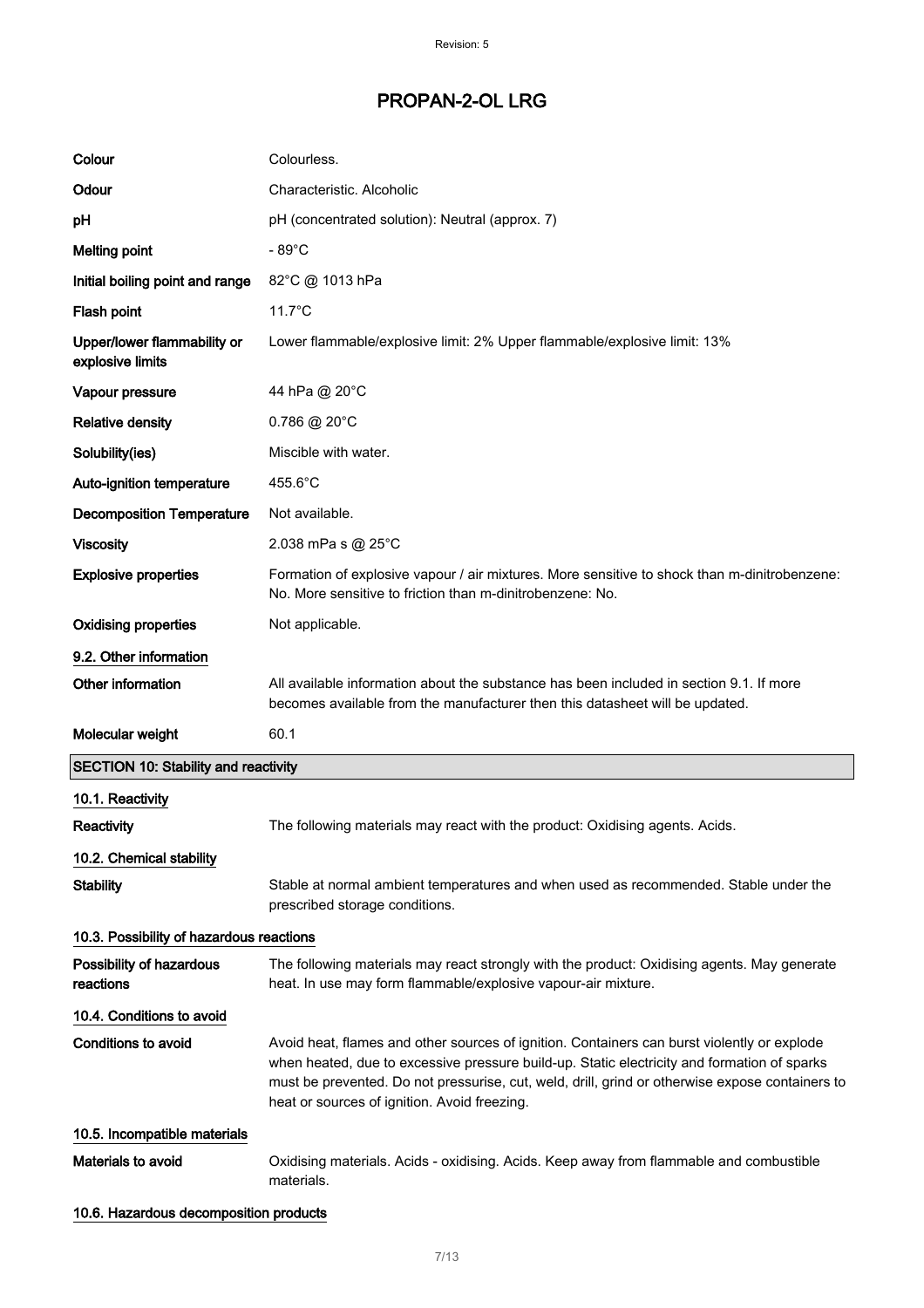┑

Hazardous decomposition products Does not decompose when used and stored as recommended.

| <b>SECTION 11: Toxicological information</b>                                                |                                                                  |
|---------------------------------------------------------------------------------------------|------------------------------------------------------------------|
| 11.1. Information on toxicological effects                                                  |                                                                  |
| Acute toxicity - oral                                                                       |                                                                  |
| Acute toxicity oral (LD <sub>50</sub><br>mg/kg)                                             | 5,840.0                                                          |
| <b>Species</b>                                                                              | Rat                                                              |
| Notes (oral LD <sub>50</sub> )                                                              | Based on available data the classification criteria are not met. |
| ATE oral (mg/kg)                                                                            | 5,840.0                                                          |
| Acute toxicity - dermal<br>Acute toxicity dermal (LD <sub>50</sub><br>mg/kg)                | 12,900.0                                                         |
| <b>Species</b>                                                                              | Rabbit                                                           |
| Notes (dermal LD <sub>50</sub> )                                                            | Based on available data the classification criteria are not met. |
| ATE dermal (mg/kg)                                                                          | 12,900.0                                                         |
| Acute toxicity - inhalation<br>Acute toxicity inhalation (LC <sub>50</sub><br>vapours mg/l) | 10,000.0                                                         |
| <b>Species</b>                                                                              | Rat                                                              |
| Notes (inhalation LC <sub>50</sub> )                                                        | Based on available data the classification criteria are not met. |
| ATE inhalation (vapours mg/l)                                                               | 10,000.0                                                         |
| Skin corrosion/irritation<br>Skin corrosion/irritation                                      | Not irritating.                                                  |
| Animal data                                                                                 | Based on available data the classification criteria are not met. |
| Serious eye damage/irritation<br>Serious eye damage/irritation                              | Causes serious eye irritation.                                   |
| <b>Respiratory sensitisation</b><br><b>Respiratory sensitisation</b>                        | Based on available data the classification criteria are not met. |
| <b>Skin sensitisation</b><br><b>Skin sensitisation</b>                                      | Based on available data the classification criteria are not met. |
| Germ cell mutagenicity<br>Genotoxicity - in vitro                                           | Based on available data the classification criteria are not met. |
| Genotoxicity - in vivo                                                                      | Based on available data the classification criteria are not met. |
| Carcinogenicity<br>Carcinogenicity                                                          | Based on available data the classification criteria are not met. |
| <b>IARC</b> carcinogenicity                                                                 | None of the ingredients are listed or exempt.                    |
| Reproductive toxicity<br>Reproductive toxicity - fertility                                  | Based on available data the classification criteria are not met. |
|                                                                                             |                                                                  |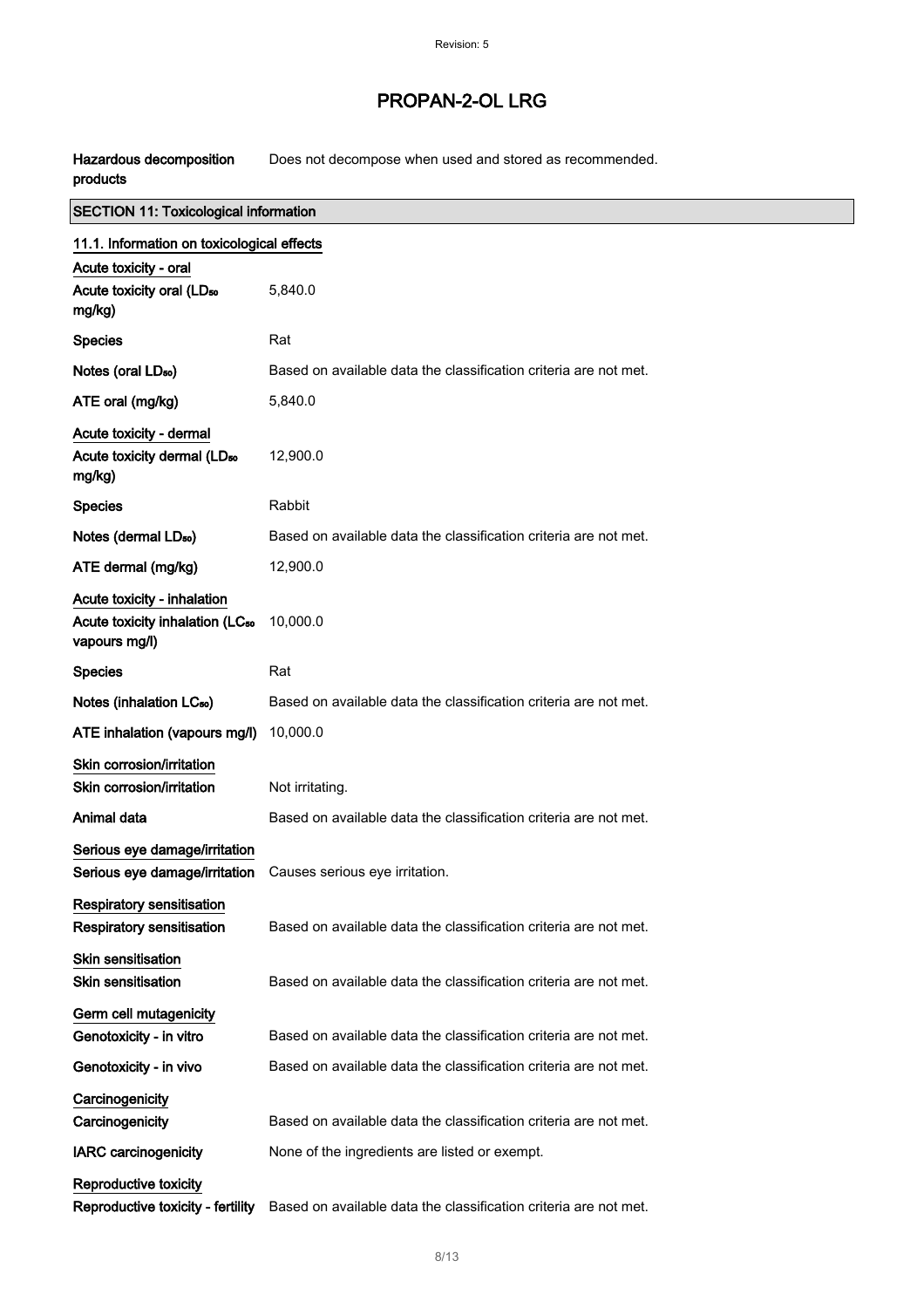| Reproductive toxicity -<br>development                                  | Based on available data the classification criteria are not met.                                                                                                                                                                                                         |  |
|-------------------------------------------------------------------------|--------------------------------------------------------------------------------------------------------------------------------------------------------------------------------------------------------------------------------------------------------------------------|--|
| Specific target organ toxicity - single exposure                        |                                                                                                                                                                                                                                                                          |  |
| STOT - single exposure                                                  | STOT SE 3 - H336 May cause drowsiness or dizziness.                                                                                                                                                                                                                      |  |
| <b>Target organs</b>                                                    | Central nervous system                                                                                                                                                                                                                                                   |  |
| Specific target organ toxicity - repeated exposure                      |                                                                                                                                                                                                                                                                          |  |
| STOT - repeated exposure                                                | Not classified as a specific target organ toxicant after repeated exposure.                                                                                                                                                                                              |  |
| <b>Aspiration hazard</b>                                                |                                                                                                                                                                                                                                                                          |  |
| Aspiration hazard                                                       | Based on available data the classification criteria are not met.                                                                                                                                                                                                         |  |
| <b>General information</b>                                              | The severity of the symptoms described will vary dependent on the concentration and the<br>length of exposure.                                                                                                                                                           |  |
| Inhalation                                                              | A single exposure may cause the following adverse effects: Headache. Prolonged or repeated<br>exposure may cause the following adverse effects: Nausea, vomiting. Central nervous system<br>depression. Drowsiness, dizziness, disorientation, vertigo. Narcotic effect. |  |
| Ingestion                                                               | Gastrointestinal symptoms, including upset stomach. May cause stomach pain or vomiting.<br>May cause nausea, headache, dizziness and intoxication.                                                                                                                       |  |
| <b>Skin contact</b>                                                     | Prolonged contact may cause dryness of the skin.                                                                                                                                                                                                                         |  |
| Eye contact                                                             | Irritating to eyes. Redness.                                                                                                                                                                                                                                             |  |
| Route of entry                                                          | Ingestion Inhalation Skin and/or eye contact                                                                                                                                                                                                                             |  |
| <b>Target organs</b>                                                    | Central nervous system                                                                                                                                                                                                                                                   |  |
| <b>SECTION 12: Ecological Information</b>                               |                                                                                                                                                                                                                                                                          |  |
| Ecotoxicity                                                             | Not regarded as dangerous for the environment. However, large or frequent spills may have<br>hazardous effects on the environment.                                                                                                                                       |  |
| 12.1. Toxicity                                                          |                                                                                                                                                                                                                                                                          |  |
| <b>Toxicity</b>                                                         | Based on available data the classification criteria are not met.                                                                                                                                                                                                         |  |
| Acute toxicity - fish                                                   | LC <sub>50</sub> , 96 hours: 9640 mg/l, Pimephales promelas (Fat-head Minnow)                                                                                                                                                                                            |  |
| Acute toxicity - aquatic<br>invertebrates                               | LC <sub>50</sub> , 24 hours: >10,000 mg/l, Daphnia magna                                                                                                                                                                                                                 |  |
| Chronic toxicity - fish early life Scientifically unjustified.<br>stage |                                                                                                                                                                                                                                                                          |  |
| Short term toxicity - embryo<br>and sac fry stages                      | Not available.                                                                                                                                                                                                                                                           |  |
| Chronic toxicity - aquatic<br>invertebrates                             | Scientifically unjustified.                                                                                                                                                                                                                                              |  |
| 12.2. Persistence and degradability                                     |                                                                                                                                                                                                                                                                          |  |
|                                                                         |                                                                                                                                                                                                                                                                          |  |
|                                                                         | Persistence and degradability The substance is readily biodegradable.                                                                                                                                                                                                    |  |
| <b>Stability (hydrolysis)</b>                                           | Scientifically unjustified.                                                                                                                                                                                                                                              |  |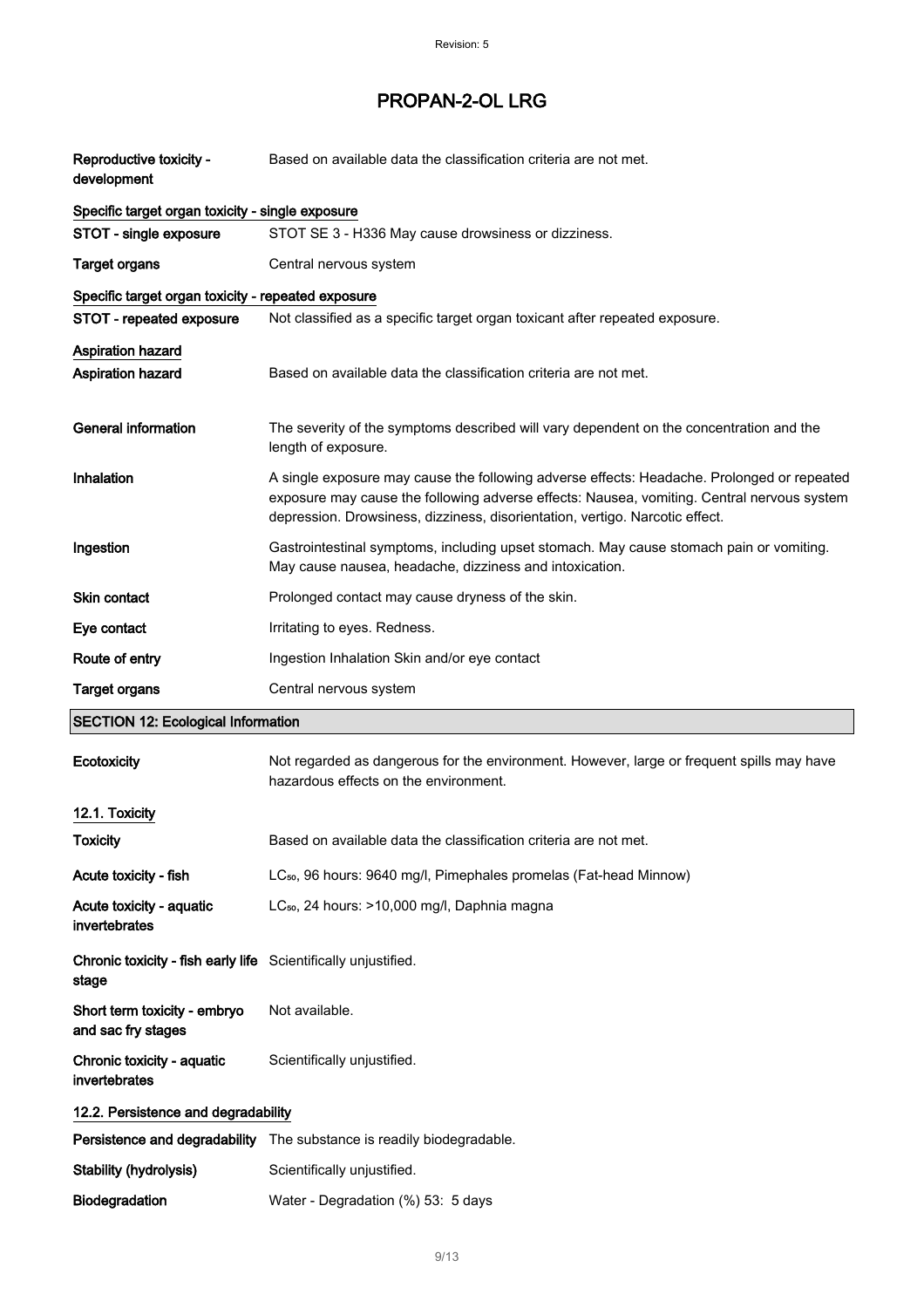| Biological oxygen demand                   | 1.19 g O <sub>2</sub> /g substance                                                                                                                                                                                                                                                                                                                                                                                                                                                                                                                                                                                                                                                                                                                      |  |
|--------------------------------------------|---------------------------------------------------------------------------------------------------------------------------------------------------------------------------------------------------------------------------------------------------------------------------------------------------------------------------------------------------------------------------------------------------------------------------------------------------------------------------------------------------------------------------------------------------------------------------------------------------------------------------------------------------------------------------------------------------------------------------------------------------------|--|
| Chemical oxygen demand                     | 2.23 g O <sub>2</sub> /g substance                                                                                                                                                                                                                                                                                                                                                                                                                                                                                                                                                                                                                                                                                                                      |  |
| 12.3. Bioaccumulative potential            |                                                                                                                                                                                                                                                                                                                                                                                                                                                                                                                                                                                                                                                                                                                                                         |  |
| <b>Bioaccumulative potential</b>           | No data available on bioaccumulation.                                                                                                                                                                                                                                                                                                                                                                                                                                                                                                                                                                                                                                                                                                                   |  |
| 12.4. Mobility in soil                     |                                                                                                                                                                                                                                                                                                                                                                                                                                                                                                                                                                                                                                                                                                                                                         |  |
| <b>Mobility</b>                            | The product is water-soluble and may spread in water systems. The product contains volatile<br>substances which may spread in the atmosphere.                                                                                                                                                                                                                                                                                                                                                                                                                                                                                                                                                                                                           |  |
| Adsorption/desorption<br>coefficient       | Not available.                                                                                                                                                                                                                                                                                                                                                                                                                                                                                                                                                                                                                                                                                                                                          |  |
| Henry's law constant                       | Not available.                                                                                                                                                                                                                                                                                                                                                                                                                                                                                                                                                                                                                                                                                                                                          |  |
| Surface tension                            | Not available.                                                                                                                                                                                                                                                                                                                                                                                                                                                                                                                                                                                                                                                                                                                                          |  |
| 12.5. Results of PBT and vPvB assessment   |                                                                                                                                                                                                                                                                                                                                                                                                                                                                                                                                                                                                                                                                                                                                                         |  |
| Results of PBT and vPvB<br>assessment      | This substance is not classified as PBT or vPvB according to current EU criteria.                                                                                                                                                                                                                                                                                                                                                                                                                                                                                                                                                                                                                                                                       |  |
| 12.6. Other adverse effects                |                                                                                                                                                                                                                                                                                                                                                                                                                                                                                                                                                                                                                                                                                                                                                         |  |
| Other adverse effects                      | None known.                                                                                                                                                                                                                                                                                                                                                                                                                                                                                                                                                                                                                                                                                                                                             |  |
| <b>SECTION 13: Disposal considerations</b> |                                                                                                                                                                                                                                                                                                                                                                                                                                                                                                                                                                                                                                                                                                                                                         |  |
| 13.1. Waste treatment methods              |                                                                                                                                                                                                                                                                                                                                                                                                                                                                                                                                                                                                                                                                                                                                                         |  |
| <b>General information</b>                 | The generation of waste should be minimised or avoided wherever possible. Reuse or recycle<br>products wherever possible. This material and its container must be disposed of in a safe<br>way. Disposal of this product, process solutions, residues and by-products should at all times<br>comply with the requirements of environmental protection and waste disposal legislation and<br>any local authority requirements. When handling waste, the safety precautions applying to<br>handling of the product should be considered. Care should be taken when handling emptied<br>containers that have not been thoroughly cleaned or rinsed out. Empty containers or liners<br>may retain some product residues and hence be potentially hazardous. |  |
| <b>Disposal methods</b>                    | Do not empty into drains. Dispose of surplus products and those that cannot be recycled via a<br>licensed waste disposal contractor. Waste, residues, empty containers, discarded work<br>clothes and contaminated cleaning materials should be collected in designated containers,<br>labelled with their contents. Incineration or landfill should only be considered when recycling is<br>not feasible. Vapour from residual product may create a highly flammable or explosive<br>atmosphere inside the container. Containers should be thoroughly emptied before disposal<br>because of the risk of an explosion. Do not cut or weld used containers unless they have been<br>thoroughly cleaned internally.                                       |  |
| <b>SECTION 14: Transport information</b>   |                                                                                                                                                                                                                                                                                                                                                                                                                                                                                                                                                                                                                                                                                                                                                         |  |
| General                                    | For limited quantity packaging/limited load information, consult the relevant modal<br>documentation using the data shown in this section.                                                                                                                                                                                                                                                                                                                                                                                                                                                                                                                                                                                                              |  |
| 14.1. UN number                            |                                                                                                                                                                                                                                                                                                                                                                                                                                                                                                                                                                                                                                                                                                                                                         |  |
| UN No. (ADR/RID)                           | 1219                                                                                                                                                                                                                                                                                                                                                                                                                                                                                                                                                                                                                                                                                                                                                    |  |
| UN No. (IMDG)                              | 1219                                                                                                                                                                                                                                                                                                                                                                                                                                                                                                                                                                                                                                                                                                                                                    |  |
| UN No. (ICAO)                              | 1219                                                                                                                                                                                                                                                                                                                                                                                                                                                                                                                                                                                                                                                                                                                                                    |  |

# 14.2. UN proper shipping name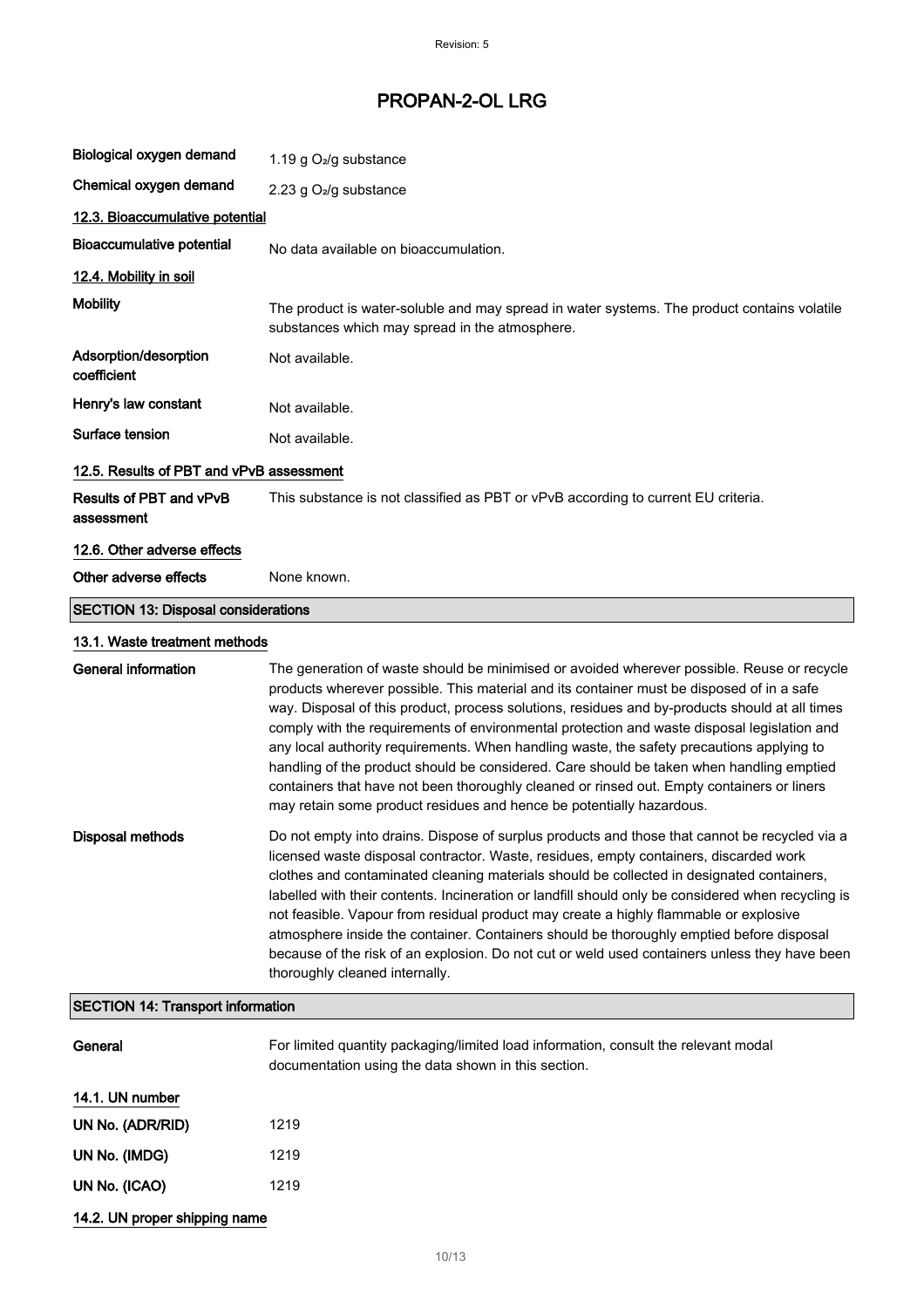| Proper shipping name<br>(ADR/RID) | ISOPROPANOL (ISOPROPYL ALCOHOL)                             |
|-----------------------------------|-------------------------------------------------------------|
|                                   | Proper shipping name (IMDG) ISOPROPANOL (ISOPROPYL ALCOHOL) |
|                                   | Proper shipping name (ICAO) ISOPROPANOL (ISOPROPYL ALCOHOL) |
|                                   | Proper shipping name (ADN) ISOPROPANOL (ISOPROPYL ALCOHOL)  |

### 14.3. Transport hazard class(es)

| <b>ADR/RID class</b> | 3 |
|----------------------|---|
| <b>ADR/RID label</b> | 3 |
| <b>IMDG class</b>    | 3 |
| ICAO class/division  | 3 |

#### Transport labels



### 14.4. Packing group

| <b>ADR/RID packing group</b> | Ш |
|------------------------------|---|
| <b>IMDG packing group</b>    | Ш |
| ICAO packing group           | Ш |

### 14.5. Environmental hazards

Environmentally hazardous substance/marine pollutant No.

#### 14.6. Special precautions for user

Always transport in closed containers that are upright and secure. Ensure that persons transporting the product know what to do in the event of an accident or spillage.

EmS F-E, S-D

Emergency Action Code 2YE

### 14.7. Transport in bulk according to Annex II of MARPOL and the IBC Code

Transport in bulk according to Not applicable. Annex II of MARPOL 73/78 and the IBC Code

### SECTION 15: Regulatory information

#### 15.1. Safety, health and environmental regulations/legislation specific for the substance or mixture

National regulations Control of Substances Hazardous to Health Regulations 2002 (as amended). Dangerous Substances and Explosive Atmospheres Regulations 2002. Health and Safety at Work etc. Act 1974 (as amended).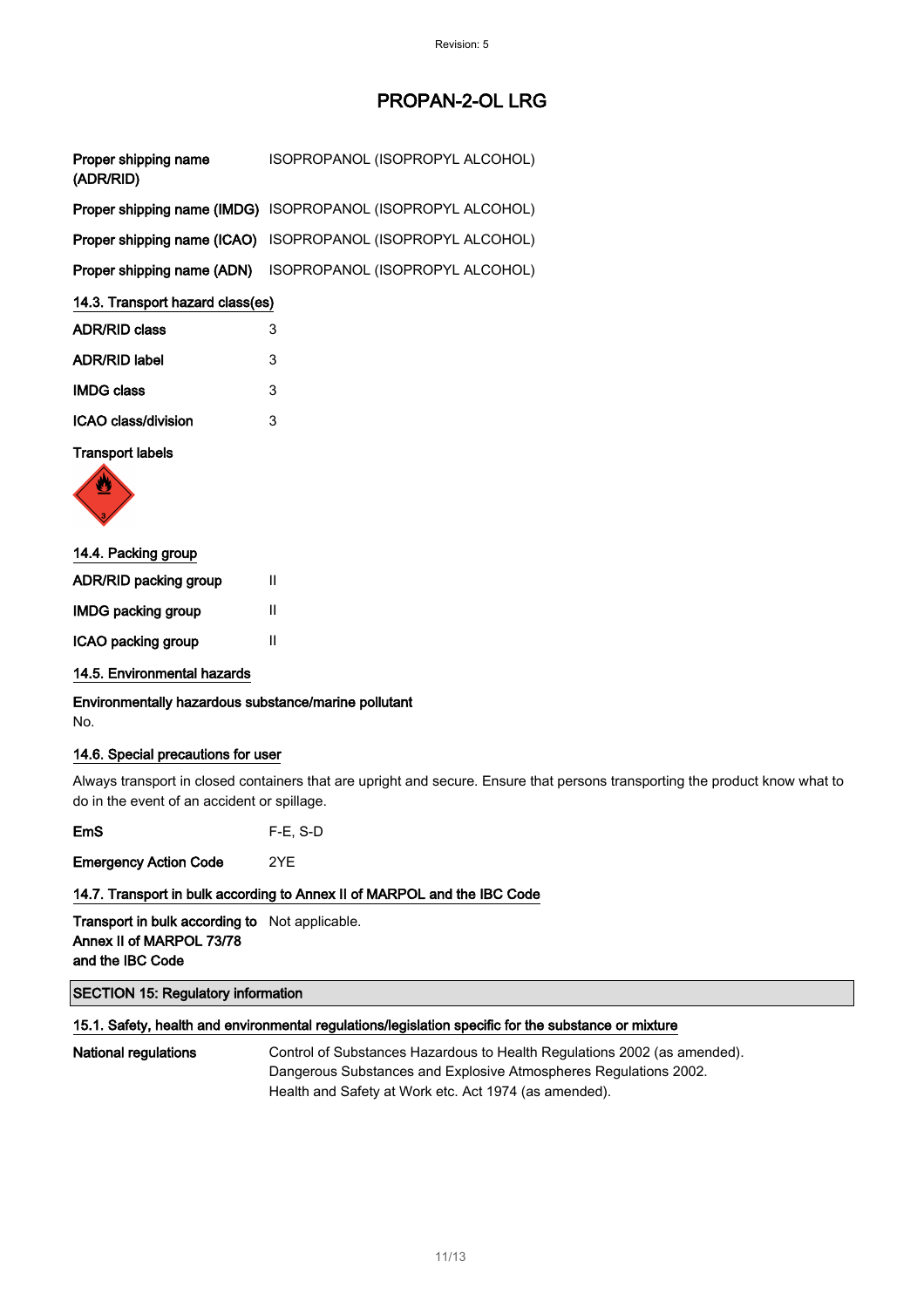| EU legislation | Regulation (EC) No 1907/2006 of the European Parliament and of the Council of 18<br>December 2006 concerning the Registration, Evaluation, Authorisation and Restriction of<br>Chemicals (REACH) (as amended).<br>Commission Regulation (EU) No 2015/830 of 28 May 2015.<br>Regulation (EC) No 1272/2008 of the European Parliament and of the Council of 16<br>December 2008 on classification, labelling and packaging of substances and mixtures (as<br>amended). |
|----------------|----------------------------------------------------------------------------------------------------------------------------------------------------------------------------------------------------------------------------------------------------------------------------------------------------------------------------------------------------------------------------------------------------------------------------------------------------------------------|
| Guidance       | Workplace Exposure Limits EH40.<br>ECHA Guidance on the compilation of safety data sheets 2014.                                                                                                                                                                                                                                                                                                                                                                      |

### 15.2. Chemical safety assessment

No chemical safety assessment has been carried out.

### **Inventories**

### EU - EINECS/ELINCS

None of the ingredients are listed or exempt.

| <b>SECTION 16: Other information</b>                                          |                                                                                                                                                                                                                                                                                                                                                                                                                                                                                                                                                                                                                                                                                                                                                                                                                                                                                                              |
|-------------------------------------------------------------------------------|--------------------------------------------------------------------------------------------------------------------------------------------------------------------------------------------------------------------------------------------------------------------------------------------------------------------------------------------------------------------------------------------------------------------------------------------------------------------------------------------------------------------------------------------------------------------------------------------------------------------------------------------------------------------------------------------------------------------------------------------------------------------------------------------------------------------------------------------------------------------------------------------------------------|
| Abbreviations and acronyms<br>used in the safety data sheet                   | ADR: European Agreement concerning the International Carriage of Dangerous Goods by<br>Road.<br>ADN: European Agreement concerning the International Carriage of Dangerous Goods by<br>Inland Waterways.<br>RID: European Agreement concerning the International Carriage of Dangerous Goods by<br>Rail.<br>IATA: International Air Transport Association.<br>ICAO-TI: Technical Instructions for the Safe Transport of Dangerous Goods by Air.<br>IMDG: International Maritime Dangerous Goods.<br>CAS: Chemical Abstracts Service.<br>ATE: Acute Toxicity Estimate.<br>LC <sub>50</sub> : Lethal Concentration to 50 % of a test population.<br>LD <sub>50</sub> : Lethal Dose to 50% of a test population (Median Lethal Dose).<br>EC <sub>50</sub> : 50% of maximal Effective Concentration.<br>PBT: Persistent. Bioaccumulative and Toxic substance.<br>vPvB: Very Persistent and Very Bioaccumulative. |
| <b>Classification abbreviations</b><br>and acronyms                           | Flam. Liq. = Flammable liquid<br>Eye Irrit. = Eye irritation<br>STOT SE = Specific target organ toxicity-single exposure                                                                                                                                                                                                                                                                                                                                                                                                                                                                                                                                                                                                                                                                                                                                                                                     |
| <b>General information</b>                                                    | This datasheet is not intended to be a replacement for a full risk assessment, these should<br>always be carried out by competent persons.                                                                                                                                                                                                                                                                                                                                                                                                                                                                                                                                                                                                                                                                                                                                                                   |
| Key literature references and<br>sources for data                             | Source: European Chemicals Agency, http://echa.europa.eu/                                                                                                                                                                                                                                                                                                                                                                                                                                                                                                                                                                                                                                                                                                                                                                                                                                                    |
| <b>Classification procedures</b><br>according to Regulation (EC)<br>1272/2008 | STOT SE 3 - H336: Eye Irrit. 2 - H319: : Expert judgement. Flam. Liq. 2 - H225: : Expert<br>judgement.                                                                                                                                                                                                                                                                                                                                                                                                                                                                                                                                                                                                                                                                                                                                                                                                       |
| <b>Training advice</b>                                                        | Only trained personnel should use this material.                                                                                                                                                                                                                                                                                                                                                                                                                                                                                                                                                                                                                                                                                                                                                                                                                                                             |
| <b>Revision comments</b>                                                      | Change to section 15                                                                                                                                                                                                                                                                                                                                                                                                                                                                                                                                                                                                                                                                                                                                                                                                                                                                                         |
| <b>Revision date</b>                                                          | 18/05/2018                                                                                                                                                                                                                                                                                                                                                                                                                                                                                                                                                                                                                                                                                                                                                                                                                                                                                                   |
| Revision                                                                      | 5                                                                                                                                                                                                                                                                                                                                                                                                                                                                                                                                                                                                                                                                                                                                                                                                                                                                                                            |